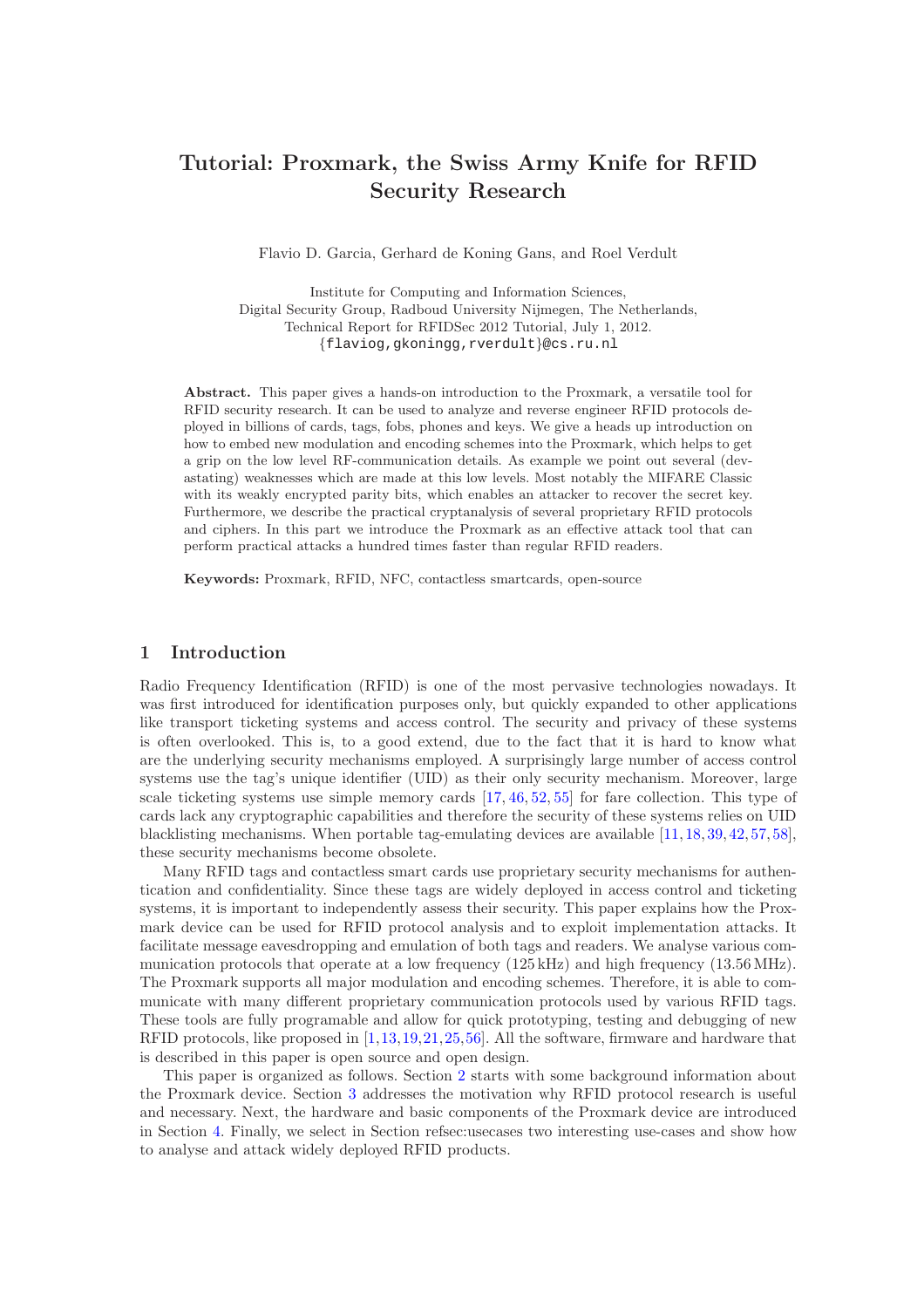# <span id="page-1-0"></span>2 Background

The Proxmark III has been developed by Jonathan Westhues. The Proxmark III, shown in Figure [2.1,](#page-1-1) replaces its predecessors and introduces a high level of flexibility in both signal processing and protocol implementation. It is additionally equipped with a Field Programmable Gate Array (FPGA) which is mainly responsible for the low-level signal processing and allows to set up multiple signal processing schemes. In general, when we speak about the Proxmark, we refer to this latest version.



<span id="page-1-1"></span>Fig. 2.1. The Proxmark III

The hardware design and firmware of this latest version is in the public domain since May 2007 under the General Public License. The device costs around  $\epsilon$ 200 and since the schematics are online, it can be ordered through any local printed circuit board (PCB) supplier. Although, most assembled Proxmark devices are sold by one of the main suppliers: Rysc Corp.[1](#page-1-2) , GeZhi Electronic Corp. Ltd.<sup>[2](#page-1-3)</sup> and hackable-devices<sup>[3](#page-1-4)</sup>. The following websites contain all the information that is required to assemble, compile, flash, use and develop new features for the Proxmark.

- <http://cq.cx/proxmark3.pl> The first website about the Proxmark device, created by Jonathan Westhues in 2007. Jonathan made the project free to use and published all the necessary designs and source codes. Five years later, already more than a thousand Proxmarks were sold for extensive RFID protocol and security research.
- <http://www.proxmark.org> Contains a lot of information about new RFID modulation, encoding and protocols that were added the last years. This website hosts the main community forum, which is currently used by more than 3000 members. This forum answers all frequently asked questions concerning the Proxmark, but also contains various topics about microcontroller and FPGA development.
- <http://proxmark3.googlecode.com> This is the development website which hosts the most recent subversion (SVN) repository. Only in 2012 there are already 26 active committers, who regularly fix problems and contribute new features to the Proxmark firmware. The website also hosts a small wiki that contains a manual for using the Proxmark device. Most features and commands are explained in detail, backed up by several output examples and pictures.

<sup>1</sup> <http://www.proxmark3.com>

<span id="page-1-2"></span><sup>2</sup> <http://www.xfpga.com>

<span id="page-1-4"></span><span id="page-1-3"></span><sup>3</sup> <http://www.hackable-devices.org>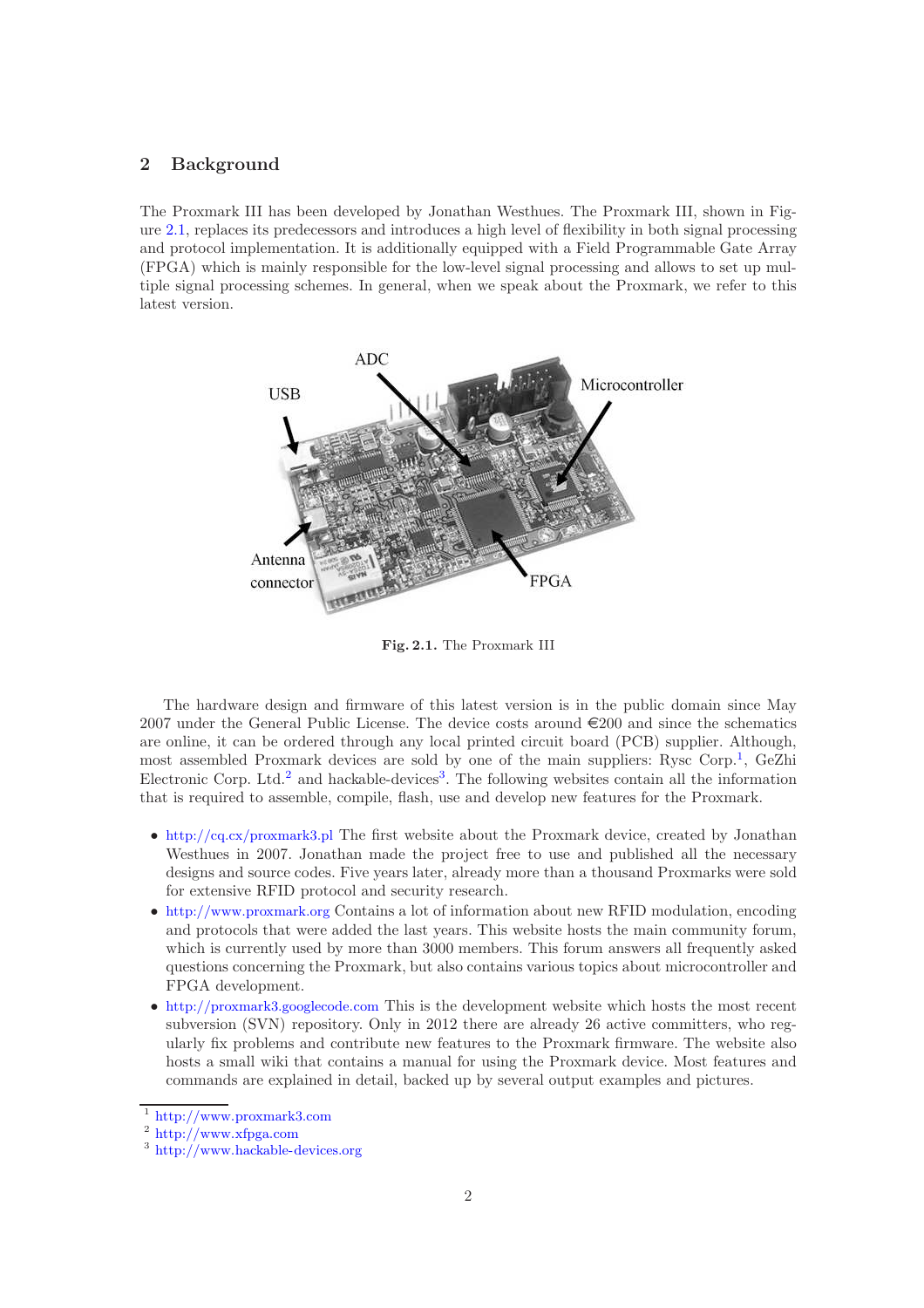Throughout this paper we focus on contactless smart cards. For contact based smart cards there are comparable tools available in the literature [\[8,](#page-6-6)[12\]](#page-6-7) which allows eavesdropping, emulation, man-in-the-middle attacks and fast querying by using a dedicated FPGA.

# <span id="page-2-0"></span>3 Motivation

Manufacturers often claim that their tags provide 'state-of-the-art', 'field-proven' or 'unbreakable' security, but it is hard to know what this means and how much security you actually get. The widely used RFID communication standards like [\[33](#page-7-4)[–37\]](#page-7-5) define the low-level transmission layers. However, these standards do not include any details of the secure communication layer. Semiconductor companies are inclined to create ad-hoc RFID designs that use proprietary protocols and cryptographic algorithms [\[2,](#page-5-1) [16,](#page-6-8) [31,](#page-7-6) [32,](#page-7-7) [44,](#page-7-8) [47–](#page-7-9)[49,](#page-8-5) [51,](#page-8-6) [54\]](#page-8-7). Such designs are often kept secret to provide security-through-obscurity. It has been shown many times that without feedback from the scientific community, it is hard to build secure algorithms [\[38,](#page-7-10) [41\]](#page-7-11). There are numerous examples in the literature [\[3–](#page-5-2)[7,](#page-6-9) [9,](#page-6-10) [10,](#page-6-11) [14,](#page-6-12) [15,](#page-6-13) [20,](#page-6-14) [22](#page-6-15)[–24,](#page-7-12) [26](#page-7-13)[–30,](#page-7-14) [40,](#page-7-15) [43,](#page-7-16) [45,](#page-7-17) [50,](#page-8-8) [53,](#page-8-9) [59–](#page-8-10)[62\]](#page-8-11) showing that once the secrecy of an algorithm is lost, so is its security. As long as RFID tags do not comply with open and community-reviewed encryption standards, the security of these tags need to be independently assessed. In order to perform these assessments, we need tools to analyze the underlying security protocols. While designing new RFID products and protocols, it is also useful to have a set of tools at hand for easy protocol prototyping, testing and debugging. There are several reasons for this kind of "analytic" research:

- 1. Public scrutiny. Unlike other fields, it is not really possible to prove the security of a secure design/product. The way in which security research progresses is by proposing new constructions and then exposing them to the community for critical scrutiny.
- 2. Informing consumers. Manufacturers often boost "unbreakable security" of their products (while they often can be hacked within a few seconds). These claims lead consumers (as nonsecurity experts) to use such products in very critical/security sensitive applications.
- 3. Higher standards. The industry is reluctant to improve their products, even when they are informed of their weaknesses. Only when customers demand better products industry is willing to improve.
- 4. Responsible disclosure. When weaknesses are found, it is important to inform the manufacturer ahead of disclosure such that they can take the necessary measures. Without scientific scrutiny, weaknesses are often found too late, when fraud/missuse has already taken place.

As long as RFID tags do not comply with open and community-reviewed encryption standards, the security of these tags need to be independently assessed. In order to perform these assessments, we need a powerful and flexibel tool to analyse the underlying security protocols. The Proxmark device is such a tool. It gives direct access to the real-time data and timing information which is very useful during protocol analysis. Furthermore, it allows the user to create a dedicated firmware that can quickly query and repeat a modulation and encoding scheme. This particular function can be used to perform practical attacks a hundred times faster than regular RFID readers.

## <span id="page-2-1"></span>4 Proxmark

#### 4.1 Hardware

The Proxmark III supports both low (125 kHz-134 kHz) and high frequency (13.56MHz) signal processing. This is achieved by two parallel antenna circuits that can be used independently. Both circuits are connected to a 4-pin Hirose connector to connect an external loop antenna. When the Proxmark is in reader mode it drives the antenna coils with the appropriate frequency. This is unnecessary when the Proxmark works in eavesdropping mode or in card emulation mode because then the electromagnetic field is generated by the reader. The signal from the antenna is routed through the FPGA after it has been digitized by an 8-bit Analog-to-Digital Converter (ADC).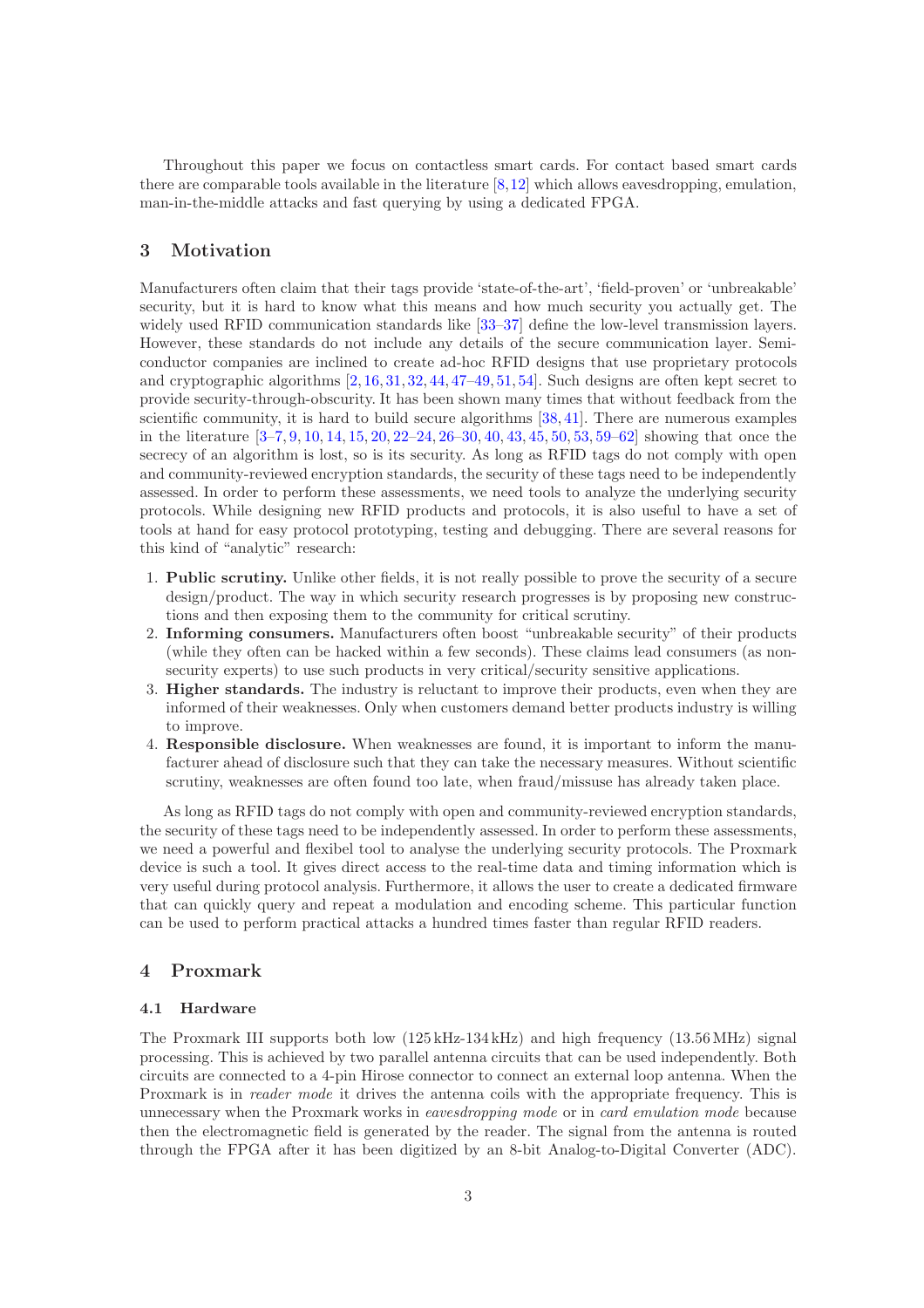After some filtering, the FPGA relays the necessary information to perform the decoding of the signal to the microcontroller. This prevents the microcontroller from being overloaded with signal data. An FPGA has a great advantage over a normal microcontroller in the sense that it emulates hardware. A hardware description can be compiled and flashed into an FPGA. Basic arithmetic operations can be performed in parallel and faster than in a microcontroller. An FPGA is of course slower than a hardware implementation but pure hardware lacks flexibility.

The microcontroller is responsible for the protocol part. It receives the digital signal from the FPGA and decodes it. The decoded signal can just be copied to a buffer in the EEPROM memory. Additionally, an answer to an incoming message can be programmed to be sent immediately, communicating this to the FPGA which then modulates the appropriate signal.

The Proxmark has a USB interface to the computer. The current implementation uses the default Human Interface Device (HID) USB protocol. Flashing of the microcontroller and the FPGA can be done via USB. Only the first time the JTAG interface is used to set up a bootloader on the microcontroller. The hardware design that can be flashed into the FPGA is written in Verilog. Verilog is a hardware description language which allows to describe a hardware design in a C-style syntax.

#### 4.2 Software

The Proxmark can operate in three different mores: sniffing mode; card emulation mode; and reader mode. It is possible to use the Proxmark for very different modulation schemes and protocols as long as there are in the supported frequency range. Some well known protocols and modulation schemes are already available. There are some requirements to implement the mentioned modes for new protocols. First, we need an underlying physical layer which takes care of the Digital Signal Processing (DSP). Next, the modes of operation should be implemented as functions on the microcontroller. Finally, the client should be able to call these functions and display the results.

The processing and generation of the protocol messages is partly done by the FPGA and partly by the microcontroller. The FPGA deals with signal processing issues like edge detection and then communicates the result to the microcontroller. The microcontroller then tries to decode the bit stream depending on the modulation scheme. In order to generate a signal the microcontroller will send a bit stream to the FPGA. This stream is encoded using the corresponding modulation scheme, e.g., Manchester or Modified Miller. The FPGA modulates according to this bit stream. The decision to split the DSP in two parts is mainly because of the limited capacity of the FPGA. It cannot do signal processing and message decoding/encoding at the same time.

The microcontroller implements the transport layer. First it decodes the samples received from the FPGA. These samples are stored in a Direct Memory Access (DMA) buffer. The samples are binary sequences that represent whether the signal was high or low. The software on the microcontroller tries to decode these samples. When the Proxmark is in *sniffing mode* this is done for both the reader and tag signal at the same time. Whenever one of the decoding procedures returns a valid message, this message is stored in another buffer (BigBuf). The BigBuf is especially useful for protocol analysis. Every single message is stored in this buffer. When a card is emulated or when the Proxmark is used as a reader the BigBuf can be used to store status messages or protocol exceptions.

The client application works as a console application and connects to the Proxmark via the standard HID USB protocol. The microcontroller continuously polls for new USB packets. Currently it is not possible to stream the retrieved samples directly to the PC in real-time. When the microcontroller retrieves a command from the client, it runs this command and stores any resulting messages in its memory buffer. Next, the client sends a second command to retrieve the data from this buffer.

# 5 Use-cases

This section shows how to use the Proxmark in practice, by using it for two concrete use-cases. The first use-case exploits one of the many vulnerability that were found in the MIFARE Classic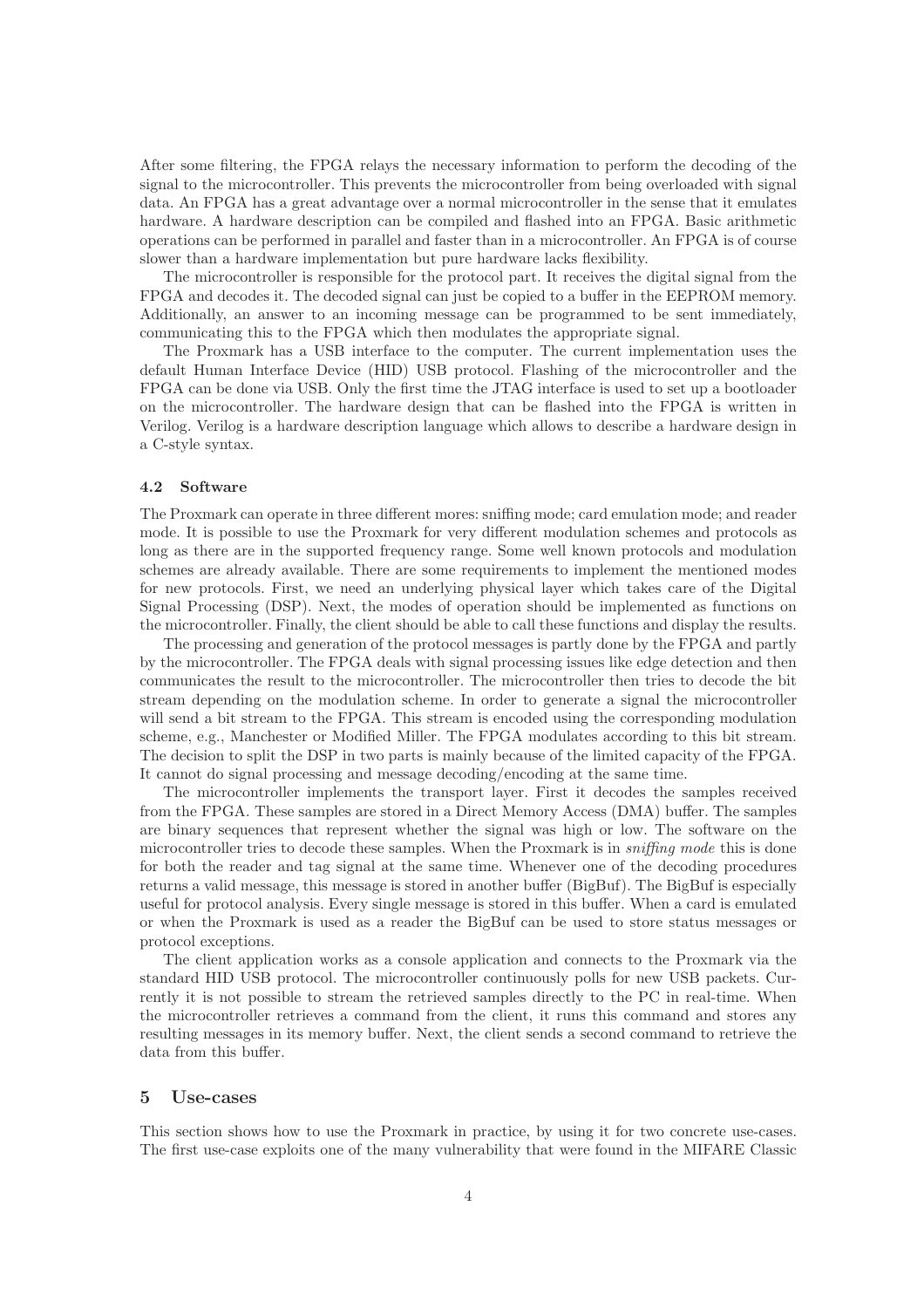tag. It shows how to recover the secret key from a building access control reader, by using only one eavesdropped authentication trace. In the second use-case is shown how to recover the secret master key from a iClass Elite access control reader using the Proxmark as a tag emulator.

# 5.1 MIFARE Classic

Enter the following command to start eavesdropping ISO/IEC 14443 type A communication: hf 14a snoop

Hold the Proxmark antenna next to the reader and present the MIFARE Classic tag. Blinking of the lights indicate transmission was captured. Press the button on the Proxmark to stop the gathering frames or wait until the buffer is full. The trace most likely contains more than only the authentication information. Before the reader can exchange messages with a MIFARE Classic tag, it needs to perform the anti-collision protocol, see [\[36\]](#page-7-18). Most of these messages can be ignores, except second message from the tag, which reveals the unique identifier (UID) of the tag. To retrieve the eavesdropped trace from the Proxmark, the following command can be used: hf 14a list

If the trace is received correctly, it looks very similar to the example trace which is shown below. If the trace partial frames, unexpected messages, not a clear message toggling between reader and tag, then the reception was not good enough. Try a different angle, more/less space between reader-antenna-tag, various speed to present the tag. If the antenna is tuned enough, it should pick up the signal and produce a similar trace to the one below.

| $+$    | 50782: | $\ddot{\phantom{a}}$ |               | 26 |    |    |    |    |    |    |    |    |
|--------|--------|----------------------|---------------|----|----|----|----|----|----|----|----|----|
| $^{+}$ | 33822: | $\ddot{\phantom{a}}$ |               | 26 |    |    |    |    |    |    |    |    |
| $+$    | 50422: | $\ddot{\phantom{a}}$ |               | 26 |    |    |    |    |    |    |    |    |
| $+$    | 64:    |                      | 0: TAG 04     |    | 00 |    |    |    |    |    |    |    |
| $+$    | 944:   | $\ddot{\phantom{a}}$ |               | 93 | 20 |    |    |    |    |    |    |    |
| $+$    | 64:    |                      | $0:$ TAG $9c$ |    | 59 | 9b | 32 | 6c |    |    |    |    |
| $+$    | 1839:  | $\mathbb{R}^2$       |               | 93 | 70 | 9c | 59 | 9b | 32 | 6с | 6b | 30 |
| $+$    | 64:    |                      | 0: TAG 08     |    | b6 | dd |    |    |    |    |    |    |
| $+$    | 3783:  | $\ddot{\phantom{a}}$ |               | 60 | 32 | 64 | 69 |    |    |    |    |    |
| $^{+}$ | 113:   |                      | 0: TAG 82     |    | a4 | 16 | 6с |    |    |    |    |    |
| $+$    | 1287:  | $\ddot{\phantom{a}}$ |               | a1 | e4 | 58 | ce | бе | ea | 41 | e0 |    |
| $^{+}$ | 64:    |                      | $0:$ TAG $5c$ |    | ad | f4 | 39 |    |    |    |    |    |
|        |        |                      |               |    |    |    |    |    |    |    |    |    |

With this information it is possible to execute the mfkey<sup>[4](#page-4-0)</sup> tool accordingly: ./mfkey <uid> <nt> < $\{nr\}$ > < $\{ar\}$ > < $\{at\}$ > ./mfkey 9c599b32 82a4166c a1e458ce 6eea41e0 5cadf439

Which results for this example in the following output:

MIFARE Classic key recovery Recovering key for: uid: 9c599b32 nt: 82a4166c {nr}: a1e458ce  $\{ar\}$ : 6eea41e0  $\{at\}$ : 5cadf439

<span id="page-4-0"></span><sup>4</sup> <http://proxmark3.googlecode.com/svn/trunk/tools/mfkey>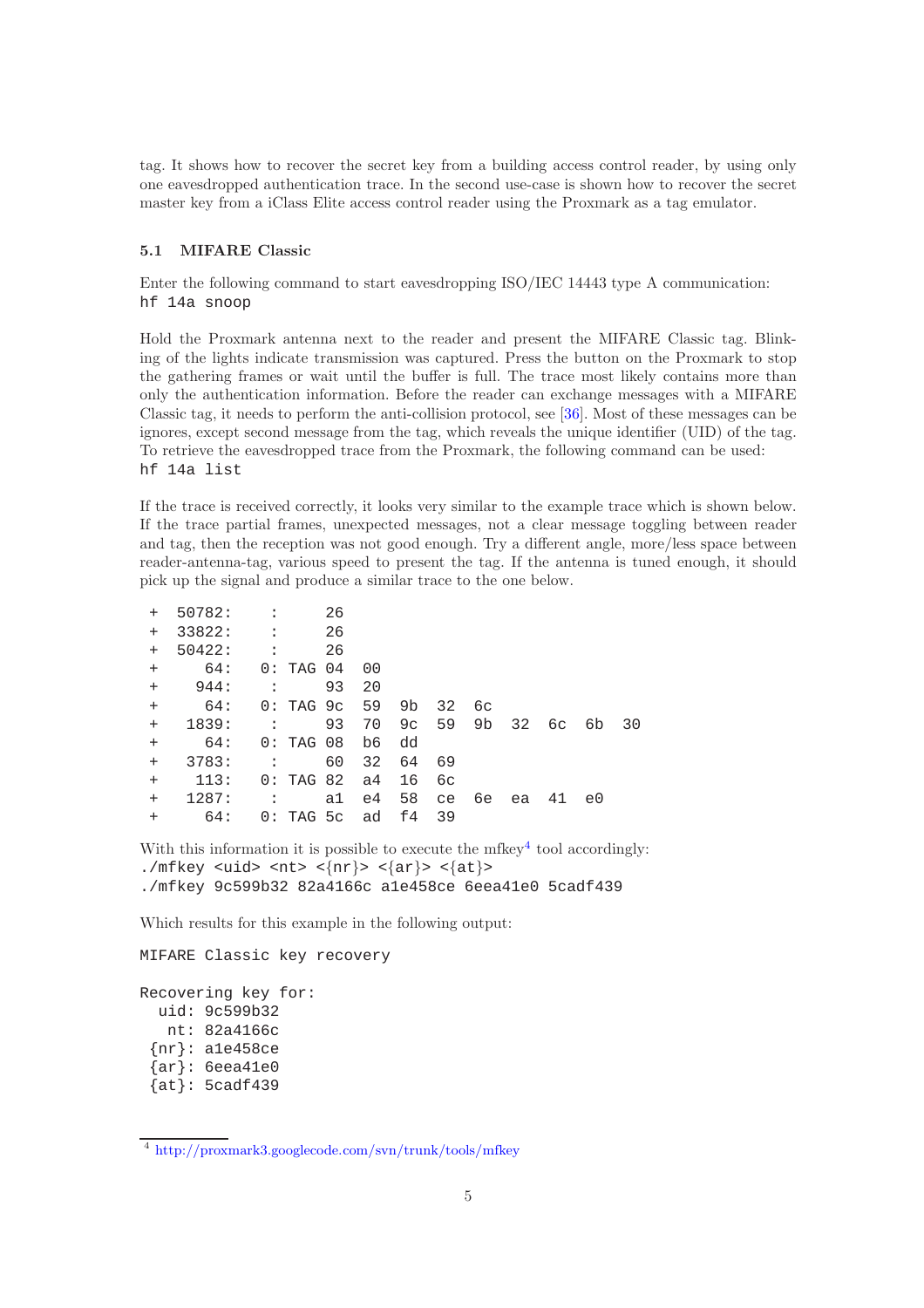```
LFSR succesors of the tag challenge:
 nt': 8d65734b
nt'': 9a427b20
Keystream used to generate \{ar\} and \{at\}:
 ks2: e38f32ab
 ks3: c6ef8f19
Found Key: [ff ff ff ff ff ff]
```
# 5.2 iClass

Enter the following command to start emulating the card serial number (CSN) of an iClass Elite card. hf iclass sim 0 031FEC8AF7FF12E0

After presenting the Proxmark to an iClass Elite reader, it tries to authenticate the (emulated) card with random challenges. The Proxmark captures the authentication attempts which are used to recover the secret master key. The output that is generated by the Proxmark is shown as follows:

--simtype:00 csn:03 1f ec 8a f7 ff 12 e0 #db# READER AUTH (len=09): 05 00 00 00 00 bf 5d 67 7f

At least one authentication attempts for the following list is required:

|    |       |                   |          |       |                   |       | Card Serial Number (CSN) |       | recovers matrix byte index |  |
|----|-------|-------------------|----------|-------|-------------------|-------|--------------------------|-------|----------------------------|--|
|    |       |                   |          |       | 00 OB OF FF F7 FF | 12 E0 |                          | 00 01 |                            |  |
|    |       |                   |          |       | 00 04 0E 08 F7 FF | 12 E0 |                          | 02    |                            |  |
|    |       | 00 09 0D 05 F7 FF |          |       |                   | 12 E0 |                          | 03    |                            |  |
|    |       | 00 0A 0C 06 F7 FF |          |       |                   | 12 E0 |                          | 04    |                            |  |
| 00 | 0 F   | 0B 03 F7 FF       |          |       |                   | 12 E0 |                          | 05    |                            |  |
|    |       | 00 08 0A 0C F7 FF |          |       |                   | 12 E0 |                          | 06    |                            |  |
|    |       |                   |          |       | 00 OD 09 09 F7 FF | 12 E0 |                          | 07    |                            |  |
| 00 | 0E 08 |                   | 0A F7 FF |       |                   | 12 E0 |                          | 08    |                            |  |
|    |       |                   |          |       | 00 03 07 17 F7 FF | 12 E0 |                          | 09    |                            |  |
|    |       | 00 3C 06 E0 F7 FF |          |       |                   | 12 E0 |                          | 10    |                            |  |
| 00 |       | 01 05 1D F7 FF    |          |       |                   | 12 E0 |                          | 11    |                            |  |
|    |       | 00 02 04 1E F7 FF |          |       |                   | 12 E0 |                          | 12    |                            |  |
|    |       | 00 07 03 1B F7 FF |          |       |                   | 12 E0 |                          | 13    |                            |  |
|    |       | 00 00 02 24 F7 FF |          |       |                   | 12 E0 |                          | 14    |                            |  |
| 00 | 05    | 01                | 21       | F7 FF |                   | 12 E0 |                          | 15    |                            |  |
|    |       |                   |          |       |                   |       |                          |       |                            |  |

These bytes reveal the first line of the matrix that is constructed by using the master key and some weak combination of encrypting itself. With this information it is possible to brute force the key with a total complexity of only  $2^{25}$  DES encryptions.

## References

- <span id="page-5-0"></span>1. Gergely. Alpár, Lejla Batina, and Roel Verdult. Using NFC phones for proving credentials. In 16th Measurement, Modelling, and Evaluation of Computing Systems and Dependability and Fault Tolerance (MMB&DFT 2012), volume 7201 of Lecture Notes in Computer Science, pages 317–330. Springer-Verlag, 2012.
- <span id="page-5-2"></span><span id="page-5-1"></span>2. CryptoRF specification, AT88SCxxxxCRF. Product Datasheet, March 2009. Atmel Corporation.
- 3. Josep Balasch, Benedikt Gierlichs, Roel Verdult, Lejla Batina, and Ingrid Verbauwhede. Power analysis of Atmel CryptoMemory - recovering keys from secure EEPROMs. In 12th Cryptographers' Track at the RSA Conference (CT-RSA 2012), volume 7178 of Lecture Notes in Computer Science, pages 19–34. Springer-Verlag, 2012.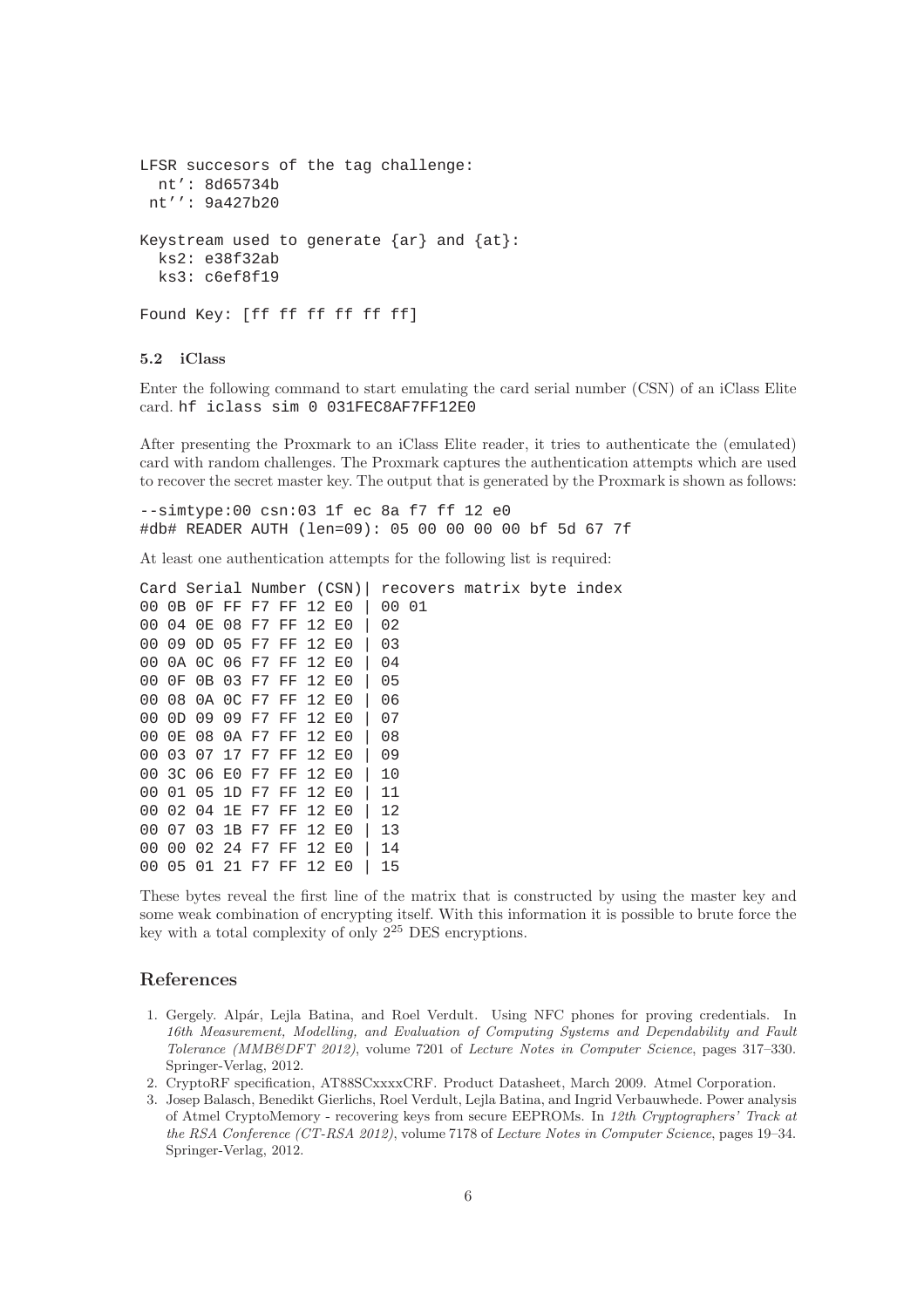- 4. Eli Biham, Alex Biryukov, and Adi Shamir. Cryptanalysis of Skipjack reduced to 31 rounds using impossible differentials. In 18th International Conference on the Theory and Application of Cryptographic Techniques, Advances in Cryptology (EUROCRYPT 1999), volume 1592 of Lecture Notes in Computer Science, pages 12–23. Springer-Verlag, 1999.
- 5. Alex Biryukov, Ilya Kizhvatov, and Bin Zhang. Cryptanalysis of the Atmel cipher in SecureMemory, CryptoMemory and CryptoRF. In 9th Applied Cryptography and Network Security (ACNS 2011), volume 6715 of Lecture Notes in Computer Science, pages 91–109. Springer-Verlag, 2011.
- 6. Andrey Bogdanov. Linear slide attacks on the KeeLoq block cipher. In Information Security and Cryptology (INSCRYPT 2007), volume 4990 of Lecture Notes in Computer Science, pages 66–80. Springer, 2007.
- <span id="page-6-9"></span>7. Stephen C. Bono, Matthew Green, Adam Stubblefield, Ari Juels, Aviel D. Rubin, and Michael Szydlo. Security analysis of a cryptographically-enabled RFID device. In 14th USENIX Security Symposium (USENIX Security 2005), pages 1–16. USENIX Association, 2005.
- <span id="page-6-6"></span>8. Omar Choudary. The Smart Card Detective: A Hand-Held EMV Interceptor. Master's thesis, University of Cambridge, 2010.
- <span id="page-6-10"></span>9. Nicolas T. Courtois. The dark side of security by obscurity - and cloning MIFARE Classic rail and building passes, anywhere, anytime. In 4th International Conference on Security and Cryptography (SECRYPT 2009), pages 331–338. INSTICC Press, 2009.
- <span id="page-6-11"></span>10. Nicolas T. Courtois, Sean O'Neil, and Jean-Jacques Quisquater. Practical algebraic attacks on the Hitag2 stream cipher. In 12th Information Security Conference (ISC 2009), volume 5735 of Lecture Notes in Computer Science, pages 167–176. Springer-Verlag, 2009.
- <span id="page-6-1"></span>11. Gerhard de Koning Gans. Analysis of the MIFARE Classic used in the OV-chipkaart project. Master's thesis, Radboud University Nijmegen, 2008.
- <span id="page-6-7"></span>12. Gerhard de Koning Gans and Joeri de Ruiter. The smartlogic tool: Analysing and testing smart card protocols. In 5th International Conference on Software Testing, Verification, and Validation, pages 864–871. IEEE Computer Society, 2012.
- <span id="page-6-3"></span>13. Gerhard de Koning Gans and Flavio D. Garcia. Towards a practical solution to the RFID desynchronization problem. In 6th Workshop on RFID Security (RFIDSec 2010), volume 6370 of Lecture Notes in Computer Science, pages 203–219. Springer-Verlag, 2010.
- <span id="page-6-12"></span>14. Gerhard de Koning Gans, Jaap-Henk Hoepman, and Flavio D. Garcia. A practical attack on the MIFARE Classic. In 8th Smart Card Research and Advanced Applications Conference (CARDIS 2008), volume 5189 of Lecture Notes in Computer Science, pages 267–282. Springer-Verlag, 2008.
- <span id="page-6-13"></span>15. Benedikt Driessen, Ralf Hund, Carsten Willems, Carsten Paar, and Thorsten Holz. Don't trust satellite phones: A security analysis of two satphone standards. In 33rd IEEE Symposium on Security and Privacy (S&P 2012), pages 128–142. IEEE Computer Society, 2012.
- <span id="page-6-8"></span>16. 125khz crypto read/write contactless identification device, EM4170. Product Datasheet, Mar 2002. EM Microelectronic-Marin SA.
- <span id="page-6-0"></span>17. 512 bit read/write, ISO15693 standard compliant contactless rw identification device, EM4133. Public Datasheet, May 2008. EM Microelectronic-Marin SA.
- <span id="page-6-2"></span>18. Martin Feldhofer, Manfred Josef Aigner, Michael Hutter, Thomas Plos, Erich Wenger, and Thomas Baier. Semi-passive RFID development platform for implementing and attacking security tags. In 2nd International Workshop on RFID/USN Security and Cryptography (RISC 2010), pages 1–6. IEEE Computer Society, 2010.
- <span id="page-6-4"></span>19. Renato Ferrero, Filippo Gandino, Bartolomeo Montrucchio, and Maurizio Rebaudengo. Fair anticollision protocol in dense rfid networks. In 3rd International EURASIP Workshop on RFID Technology (EURASIP-RFID 2010), pages 101–105. IEEE Computer Society, 2010.
- <span id="page-6-14"></span>20. Scott Fluhrer, Itsik Mantin, and Adi Shamir. Weaknesses in the key scheduling algorithm of RC4. In 8th International Workshop on Selected Areas in Cryptography (SAC 2001), volume 2259 of Lecture Notes in Computer Science, pages 1–24, 2001.
- <span id="page-6-5"></span>21. Filippo Gandino, Renato Ferrero, Bartolomeo Montrucchio, and Maurizio Rebaudengo. Probabilistic DCS: An RFID reader-to-reader anti-collision protocol. Journal of Network and Computer Applications, 34(3):821–832, 2011.
- <span id="page-6-15"></span>22. Flavio D. Garcia, Gerhard de Koning Gans, Ruben Muijrers, Peter van Rossum, Roel Verdult, Ronny Wichers Schreur, and Bart Jacobs. Dismantling MIFARE Classic. In 13th European Symposium on Research in Computer Security (ESORICS 2008), volume 5283 of Lecture Notes in Computer Science, pages 97–114. Springer-Verlag, 2008.
- 23. Flavio D. Garcia, Gerhard de Koning Gans, and Roel Verdult. Exposing iClass key diversification. In 5th USENIX Workshop on Offensive Technologies (USENIX WOOT 2011), pages 128–136. USENIX Association, 2011.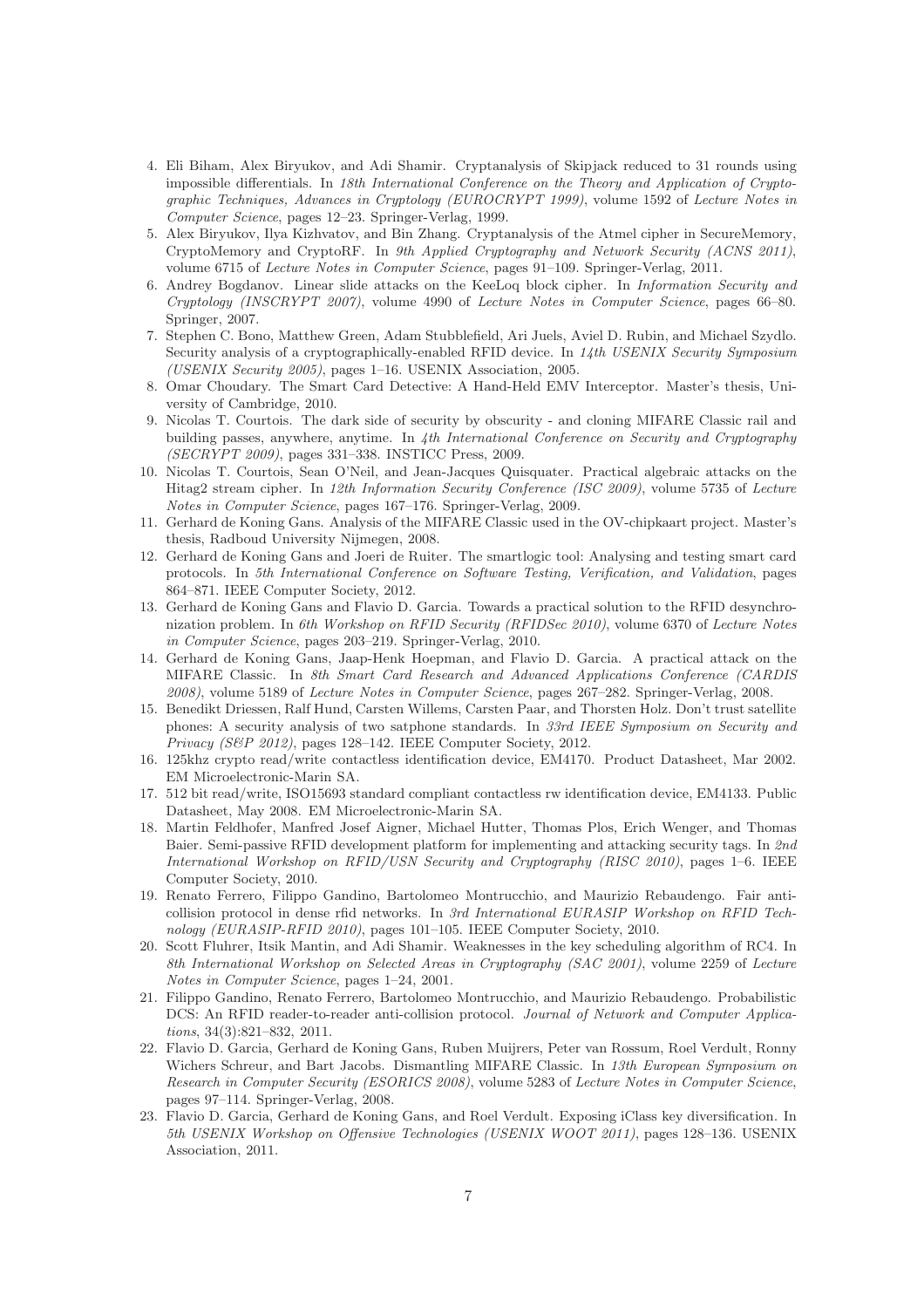- <span id="page-7-12"></span>24. Flavio D. Garcia, Gerhard de Koning Gans, Roel Verdult, and Milosch Meriac. Dismantling iClass and iClass Elite. In 17th European Symposium on Research in Computer Security (ESORICS 2012), Lecture Notes in Computer Science. Springer-Verlag, 2012.
- <span id="page-7-3"></span>25. Flavio D. Garcia and Peter van Rossum. Modeling privacy for off-line RFID systems. In 9th Smart Card Research and Advanced Applications (CARDIS 2010), volume 6035 of Lecture Notes in Computer Science, pages 194–208. Springer-Verlag, 2010.
- <span id="page-7-13"></span>26. Flavio D. Garcia, Peter van Rossum, Roel Verdult, and Ronny Wichers Schreur. Wirelessly pickpocketing a MIFARE Classic card. In 30th IEEE Symposium on Security and Privacy (S&P 2009), pages 3–15. IEEE Computer Society, 2009.
- 27. Flavio D. Garcia, Peter van Rossum, Roel Verdult, and Ronny Wichers Schreur. Dismantling Secure-Memory, CryptoMemory and CryptoRF. In 17th ACM Conference on Computer and Communications Security (CCS 2010), pages 250–259. ACM/SIGSAC, 2010.
- 28. Jovan Dj. Golić. Cryptanalysis of alleged A5 stream cipher. In 16th International Conference on the Theory and Application of Cryptographic Techniques, Advances in Cryptology (EUROCRYPT 1997), volume 1233 of Lecture Notes in Computer Science, pages 239–255. Springer-Verlag, 1997.
- 29. Jovan Dj. Golić. Linear statistical weakness of alleged RC4 keystream generator. In 16th International Conference on the Theory and Application of Cryptographic Techniques, Advances in Cryptology (EU-ROCRYPT 1997), volume 1233 of Lecture Notes in Computer Science, pages 226–238. Springer-Verlag, 1997.
- <span id="page-7-14"></span>30. M. Hermelin and K. Nyberg. Correlation properties of the Bluetooth combiner. 2nd Information Security and Cryptology (ICISC 1999), 1787:17–29, 2000.
- <span id="page-7-7"></span><span id="page-7-6"></span>31. 13.56 MHz contactless iClass card. Product Features and Specifications, October 2008. HID Global.
- <span id="page-7-4"></span>32. PicoPass 2KS. Product Datasheet, Nov 2004. Inside Contactless.
- 33. Radio frequency identification of animals code structure (ISO/IEC 11784), 1994. International Organization for Standardization (ISO).
- 34. Radio frequency identification of animals technical concept (ISO/IEC 11785), 1996. International Organization for Standardization (ISO).
- 35. Identification cards contactless integrated circuit(s) cards vicinity cards (ISO/IEC 15693), 2000. International Organization for Standardization (ISO).
- <span id="page-7-18"></span>36. Identification cards – contactless integrated circuit cards – proximity cards (ISO/IEC 14443), 2001. International Organization for Standardization (ISO).
- <span id="page-7-5"></span>37. Specification of implementation for integrated circuit(s) cards (JICSAP/JSA JIS X 6319), 2005. Japan IC Card System Application Council (JICSAP).
- <span id="page-7-10"></span>38. Norman D. Jorstad and Landgrave T. Smith. Cryptographic algorithm metrics. In 20th National Information Systems Security Conference. National Institute of Standards and Technology (NIST), 1997.
- <span id="page-7-1"></span>39. Timo Kasper, Michael Silbermann, and Christof Paar. All you can eat or breaking a real-world contactless payment system. In 14th International Conference on Financial Cryptography and Data Security (FC 2010), volume 6052 of Lecture Notes in Computer Science, pages 343–350. Springer-Verlag, 2010.
- <span id="page-7-15"></span>40. John Kelsey, Bruce Schneier, and David Wagner. Related-key cryptanalysis of 3-WAY, Biham-DES, CAST, DES-X, NewDES, RC2, and TEA. In 1st International Conference on Information and Communications Security (ICICS 1997), volume 1334 of Lecture Notes in Computer Science, pages 233– 246. Springer-Verlag, 1997.
- <span id="page-7-11"></span><span id="page-7-2"></span>41. Auguste Kerckhoffs. La cryptographie militaire. Journal des Sciences Militaires, 9(1):5–38, 1883.
- 42. M. Ayoub Khan, Manoj Sharma, and Prabhu R. Brahmanandha. FSM based manchester encoder for UHF RFID tag emulator. In 17th International Conference on Computing, Communication and Networking (ICCCn 2008), pages 1–6. IEEE Computer Society, 2008.
- <span id="page-7-16"></span>43. Stefan Lucks, Andreas Schuler, Erik Tews, Ralf-Philipp Weinmann, and Matthias Wenzel. Attacks on the DECT authentication mechanisms. In 9th Cryptographers' Track at the RSA Conference (CT-RSA) 2009), volume 5473 of Lecture Notes in Computer Science, pages 48–65. Springer-Verlag, 2009.
- <span id="page-7-8"></span>44. KeeLoq crypto read/write transponder module, HCS410/WM. Product Datasheet, Jan 2001. Microchip Technology Incorporated.
- <span id="page-7-17"></span>45. Karsten Nohl, Erik Tews, and Ralf-Philipp Weinmann. Cryptanalysis of the DECT standard cipher. In 17th International Workshop on Fast Software Encryption (FSE 2010), volume 6147 of Lecture Notes in Computer Science, pages 1–18. Springer-Verlag, 2010.
- <span id="page-7-9"></span><span id="page-7-0"></span>46. MIFARE Ultralight, MF0ICU1. Functional specification, February 2008. NXP Semiconductors.
- 47. Transponder IC, Hitag2. Product Data Sheet, Nov 2010. NXP Semiconductors.
- 48. MIFARE Classic 1k, MF1ICS50. Public product data sheet, July 1998. Philips Semiconductors.